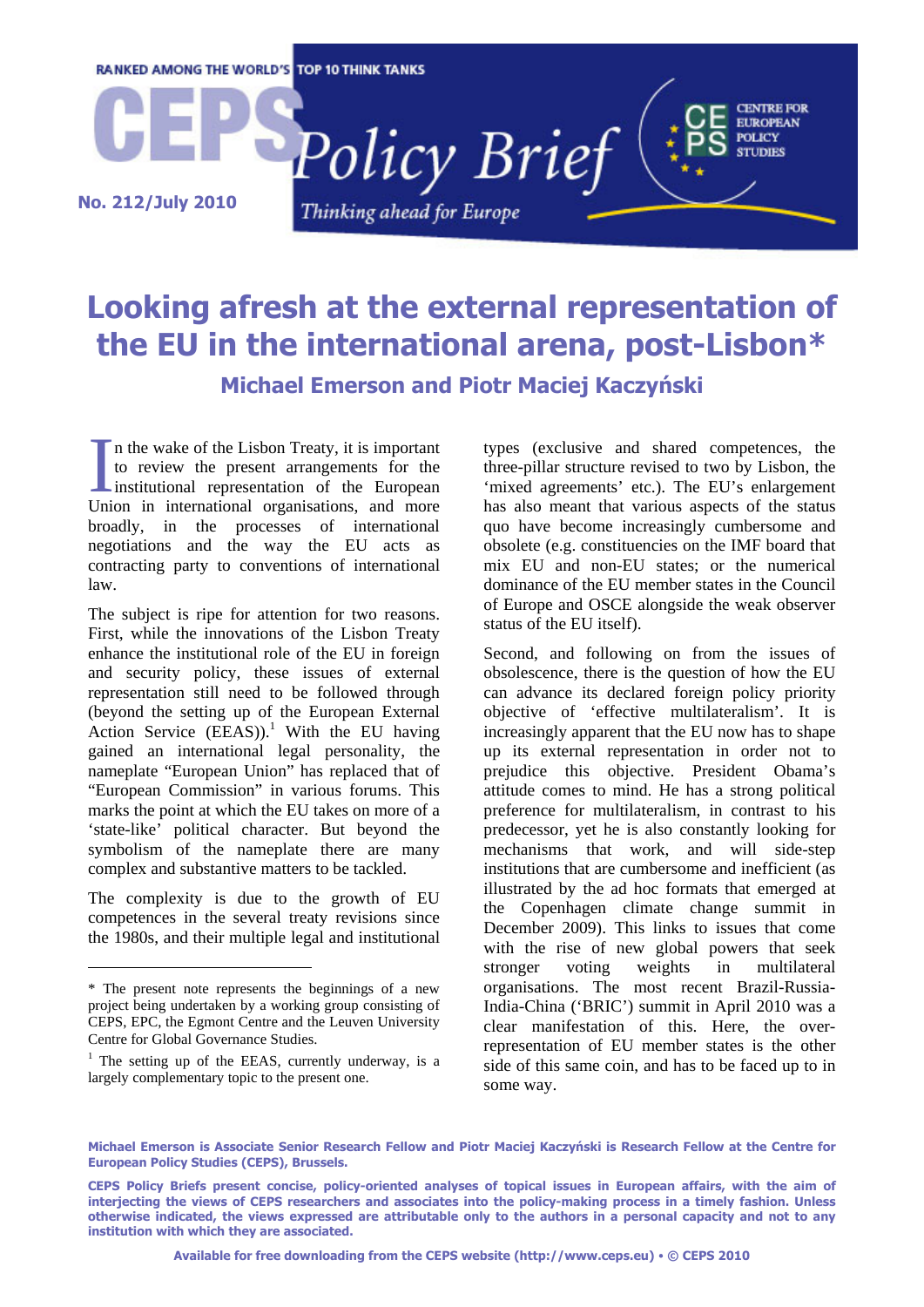The EU's concerns are thus part of the broader international concern for more effective global governance. The UN system now has nearly 200 member states, with the EU programmed to enlarge further, at least in the Balkans, from 27 to over 30. These large numbers make decisionmaking unwieldy unless there are two- or multitier structures, analogous to the governance of big companies which have many sovereign shareholders, a more limited board of directors, and often an even more limited executive board or committee. The G7/8/20 and UN Security Council are the most important examples of restricted groups, but the former are only semiinstitutionalised and ad hoc and the latter limited in its field of competence. In any case, the EU and its member states will have a huge responsibility for helping (or blocking) developments towards a more effective multilateral order. Some US analysts who take a pessimistic view of the capacity of multilateral organisations to adapt argue for a 'mini-lateral' rather than 'multilateral' system, i.e. for shifting the main action in international affairs to coalitions of small numbers of relevant and like-minded states.<sup>2</sup> If this were to become a real trend, how would the EU and its member states work with it?

The EU institutions and member states are at work on the first and most obvious steps to implement the Lisbon Treaty, with the formation of the European External Action Service, and various pressing issues that demand solutions now. But this complex and onerous process will take some time, and the institutions may not address the issues of external representation in any comprehensive or profound way in the near future. On the other hand, there is an evident awareness that these issues will have to be confronted as time goes on.

#### **Lisbon implications**

The key issue is how the external representation of the EU can be strengthened in line with the institutional advances of the Lisbon Treaty, with the striking of new balances between the EU institutions and its member states, taking account of the pressures created by the combination of EU enlargement and the rise of new global powers.

What is lacking so far is a systematic or strategic review of the status quo; a coherent rationale for the progressive strengthening of the EU's presence, in line with its competences. The starting point is the Lisbon Treaty and the articles that concern foreign and security policy, and those that catalogue the competences of the European Union (TFEU Articles 3, 4, 5, 6) with the graduation of competences (exclusive or shared competences, areas for coordination or supporting actions, etc). We reproduce the listing of the EU's competences of these several types (exclusive, shared, etc.) in the Annex, and then locate selected international organisations and conventions within these categories. In principle this should provide an overview of the questions of EU representation and that of the member states in the various configurations, which we list below.

## **Models of EU and member state participation in multilateral organisations**

There are several models of representation of the EU and its member states in international organisations; as contracting parties to conventions of international law, and in semi-institutionalised summit processes:

- **All member states as full members, the EU/EC as observer**. This is the most prevalent model with global multilateral organisations. However, this does not prevent the leadership of the EU institutions from concerting in semiinstitutionalised modes with their opposite numbers of international organisations, without the presence of member states (e.g. in the cases of the Council of Europe and the IFIs – international financial institutions).
- **All member states plus the EU/EC as full members.** Where EU competences are particularly important, such as for trade (WTO) and agriculture (FAO), the Commission has full status alongside member states.
- **Some member states plus the EU/EC as full participants.** This is prevalent in less formalised semi-institutions, such as G7/8/20 where the larger member states are present, together with the EU as more or less full participants with both the Council Presidency and the Commission.
- **EU/EC as full member/contracting party,**  with no member states. This is mostly seen in the case of highly specialised international agreements, such as for individual agricultural commodities or metals.

l

<sup>&</sup>lt;sup>2</sup> Moises Naim, "Minilateralism - The Magic Number to Get Real International Action", *Foreign Policy*, July/August 2009. See also Richard Haas, "A waning Europe means less to America", *Financial Times*, 13 May 2010.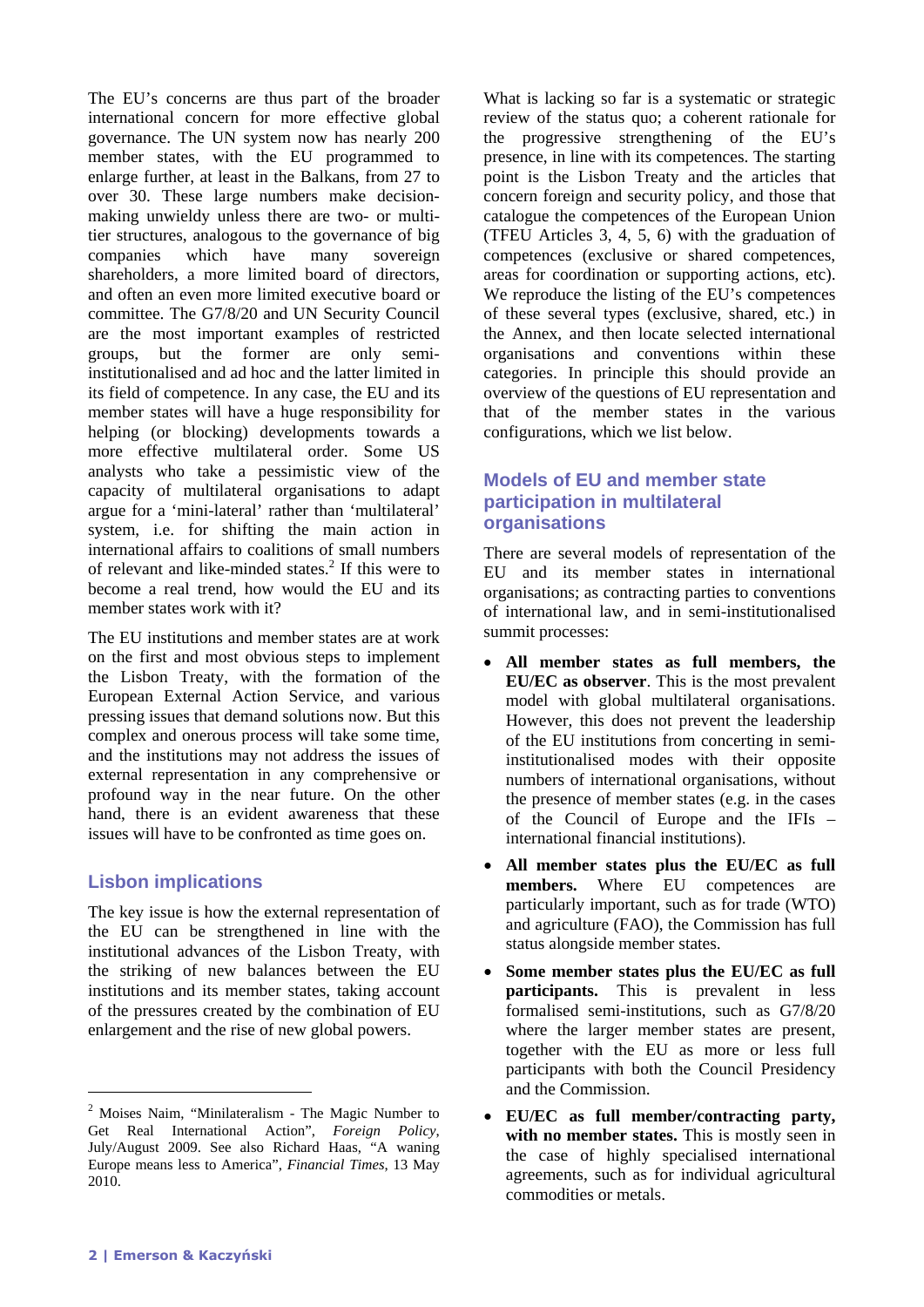- **Some member states as full members; the EU/EC with no status.** The UN Security Council is a special case with two member states (F, the UK) as permanent members, and others taking only occasional places in rotation, and the EU not even present as an observer. However, the Lisbon Treaty has an arrangement whereby the EU can be invited to express common positions.
- **Constituency arrangements and voting weights.** In some organisations there are constituency arrangements (IMF, IBRD (International Bank for Reconstruction and Development), EBRD (European Bank for Reconstruction and Development)) for grouping the smaller member states, and in these cases the additional issue of voting weights arises. The constituencies of the IMF and World Bank are now mostly anomalous in ignoring the enlargement of the EU.

## **Negotiating formats for shared competences**

The question of who negotiates for the EU is related to, but not entirely the same matter as that of membership (or not) of multilateral organisations. Articles 216-219 of the TFEU set out details of the procedures for the Council to give negotiating mandates to the negotiator, entrusts the Commission or the High Representative to make recommendations as to who should be the negotiator, but gives no further clarification on the profile or identity of the negotiator. The most complex situations arise where the EU and MS have shared competences, or mixes of exclusive and shared competences. There are cases where such arrangements have been worked out in an apparently satisfactory manner. For example in the UN FAO (Food and Agriculture Organisation), at meetings with multiple agenda points, the EC/EU and member states make declarations at the beginning on who is competent for what among the Commission and Council rotating Presidency and member states. However there are other instances of organisations and conventions in which the EU has shared competences, and the status quo is either messy or uncertain, and in some cases currently being tested 'post-Lisbon' for possible changes in the distribution of roles between the institutions, for example in the environment field for climate change (post-Copenhagen) and the current UN Environment Programme-Mercury negotiations.

#### **In lieu of a conclusion**

It would be premature to draw precise conclusions on a project that will be ongoing until the end of 2010, when it should see a substantial publication with recommendations. The first task is to complete a reasonably thorough stock-take of the status quo of the EU's external representation. This will analyse the various forms of representation of the EU alongside the several categories of EU competence, building on the framework set out in the Annex. A second task will be to consider how the status quo is being changed, or needs to be changed, in order to reflect the provisions and intentions of the Lisbon Treaty. A third task will be to clarify the principles to give coherence to the EU's forms of representation according to the extent of the EU's competences. A fourth task will be to identify cases where the status quo arrangements are obsolete, anomalous or inefficient, and deserve reconsideration and change. Finally, the intention is to present a strategic view of the subject matter, i.e. to set out what the EU would need to do to its external representation to be effectively equipped as a global international actor in the emerging multipolar world.

In general, this will require an extensive 'upgrade' of the EU's external representation, which often languishes in the rank of observer even where its competences may be substantial. This is a highly complex field, however – politically, legally and institutionally – and any attempt to formulate operational recommendations will have to be finely tuned to many different specific situations. Any ideas and suggestions from those with relevant experience will be most welcome.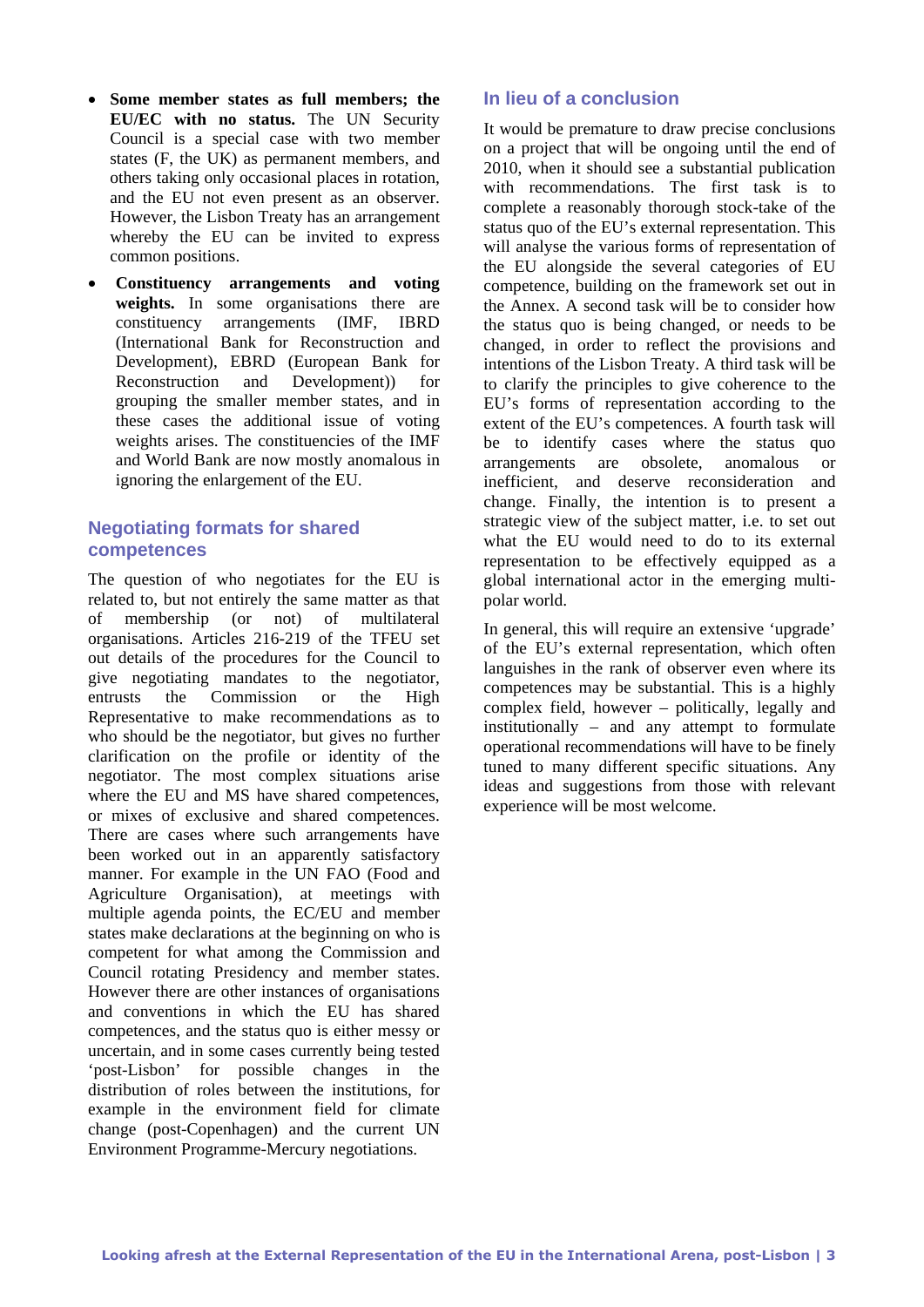#### **Annex: Competences of the European Union according to the Lisbon Treaty, and participation of EU institutions in related international organizations and conventions**

| Competences                                     | Organisations, Conventions                                                                                                                       | Status of EC & Member States    |  |
|-------------------------------------------------|--------------------------------------------------------------------------------------------------------------------------------------------------|---------------------------------|--|
| Foreign, security and defence                   | <b>UN General Assembly</b>                                                                                                                       | EC observer; MS as members      |  |
| policies (including general                     | <b>UN Security Council</b>                                                                                                                       | 2 permanent MS+ rotating        |  |
| political affairs)                              | <b>OSCE</b>                                                                                                                                      | EC observer, MS as members      |  |
|                                                 | <b>NATO</b>                                                                                                                                      | 24 MS as members                |  |
|                                                 | Non-Proliferation Treaty                                                                                                                         | EAEC signatory & MS             |  |
|                                                 | Council of Europe                                                                                                                                | EC observer, MS as members      |  |
|                                                 | G7/8/20                                                                                                                                          | EC participant, some MS         |  |
| 1. Exclusive (Article 3)                        |                                                                                                                                                  |                                 |  |
| Customs union<br>a.                             | World Customs Org. (WCO)                                                                                                                         | Member                          |  |
| Competition policy<br>b.                        | World Intellect. Property Org.(WIPO)                                                                                                             | Observer                        |  |
| Monetary policy<br>c.                           | <b>IMF</b>                                                                                                                                       | ECB observer, MS as members     |  |
| (for eurozone)                                  | Bank for International Settlements (BIS)                                                                                                         | ECB on Board, some MS           |  |
|                                                 | <b>OECD</b>                                                                                                                                      | EC observer, 21 MS as members   |  |
| Fisheries & marine<br>d.<br>biological policies | Convention on Fishing and Conservation of the<br>Living Resources of the High Seas                                                               | EC & MS as members              |  |
|                                                 | UN Conference on Highly Migratory Fish                                                                                                           | EC & MS as members              |  |
|                                                 | Multiple regional fisheries organizations:<br>Mediterranean, NE Atlantic, NW Atlantic, SE<br>Atlantic, Antarctic, Western and Central<br>Pacific | EC Member & some MS             |  |
|                                                 | Organizations for species: tuna, salmon                                                                                                          | EC signatory & some MS          |  |
| Trade policy<br>e.                              | <b>WTO</b>                                                                                                                                       | EC & MS as members              |  |
|                                                 | UN Comm.on Internat.Trade Law (UNCITRAL)                                                                                                         | EC observer, some MS as members |  |
| 2. Shared (Article 4)                           |                                                                                                                                                  |                                 |  |
| Internal market<br>a.                           | International Standards Organization (ISO)                                                                                                       | EC cooperation, MS as members   |  |
|                                                 | Codex Alimentarius Commission                                                                                                                    | EU & MS as members              |  |
| Social policy<br>b.                             | International Labour Organization (ILO)                                                                                                          | EC observer, MS as members      |  |
| Cohesion (regional)<br>c.                       |                                                                                                                                                  |                                 |  |
| Agriculture and forestry<br>d.                  | <b>FAO</b>                                                                                                                                       | EC & MS as members              |  |
|                                                 | International Fund for Agricultural Develop.                                                                                                     | EC observer, MS as members      |  |
|                                                 | Multiple product organizations: Olive oil, Sugar,<br>Cocoa, Coffee, Jute, Tropical Timber, Rubber,<br>Grains, New varieties of plants            | EC & some MS as members         |  |
| Environment<br>e.                               | <b>UN Environmental Program</b>                                                                                                                  | EC observer, some MS as members |  |
|                                                 | UN FCCC (climate change)                                                                                                                         | EC & MS as members              |  |
|                                                 | Kyoto Protocol                                                                                                                                   | EC & MS as members              |  |
|                                                 | UN Conference on Environmt. and Develop.                                                                                                         | EC & MS as full participants    |  |
|                                                 | Convention on Law of the Sea (UNCLOS)                                                                                                            | EC & MS as members              |  |
|                                                 | International Tribunal of the Law of the Sea                                                                                                     | EC & MS as members              |  |
|                                                 | <b>International Seabed Authority</b>                                                                                                            | EC & MS as members              |  |
|                                                 | Protection Marine Environmt. of N. Atlantic                                                                                                      | EC $&$ 12 MS as members         |  |
|                                                 | Protection of the Danube River                                                                                                                   | EC $& 6$ MS as members          |  |
| f.<br>Consumer protect.                         |                                                                                                                                                  | $\overline{a}$                  |  |
| Transport<br>g.                                 | International Civil Aviation Organiz. (ICAO)                                                                                                     | EC observer, MS as members      |  |
|                                                 | International Maritime Organization (IMO)                                                                                                        | EC observer, MS as members      |  |
|                                                 | Eurocontrol                                                                                                                                      | EC & 21 MS as members           |  |
| Trans-Eur. Networks<br>h.                       | $\overline{\phantom{a}}$                                                                                                                         | $\qquad \qquad \blacksquare$    |  |